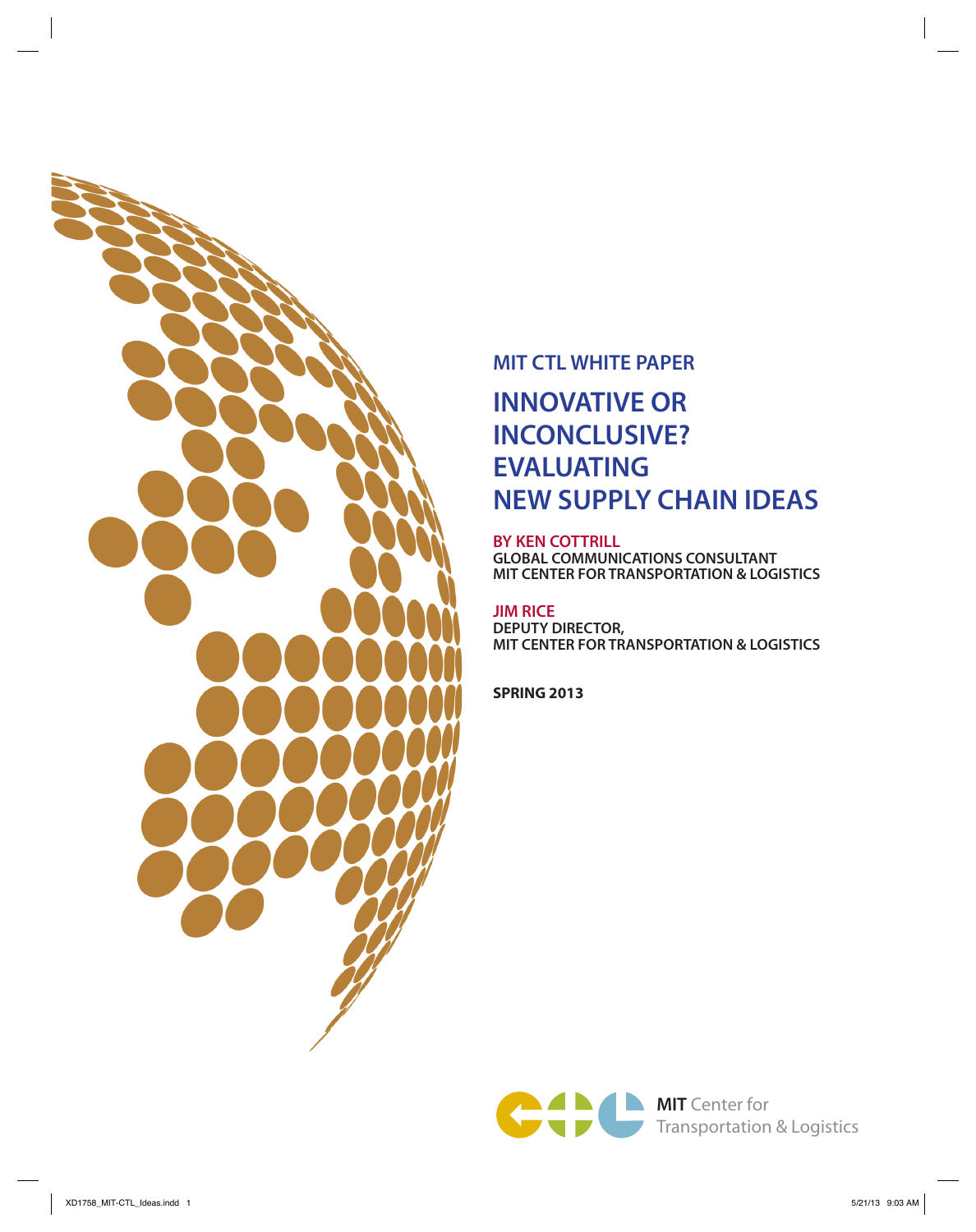### **CONTENTS**

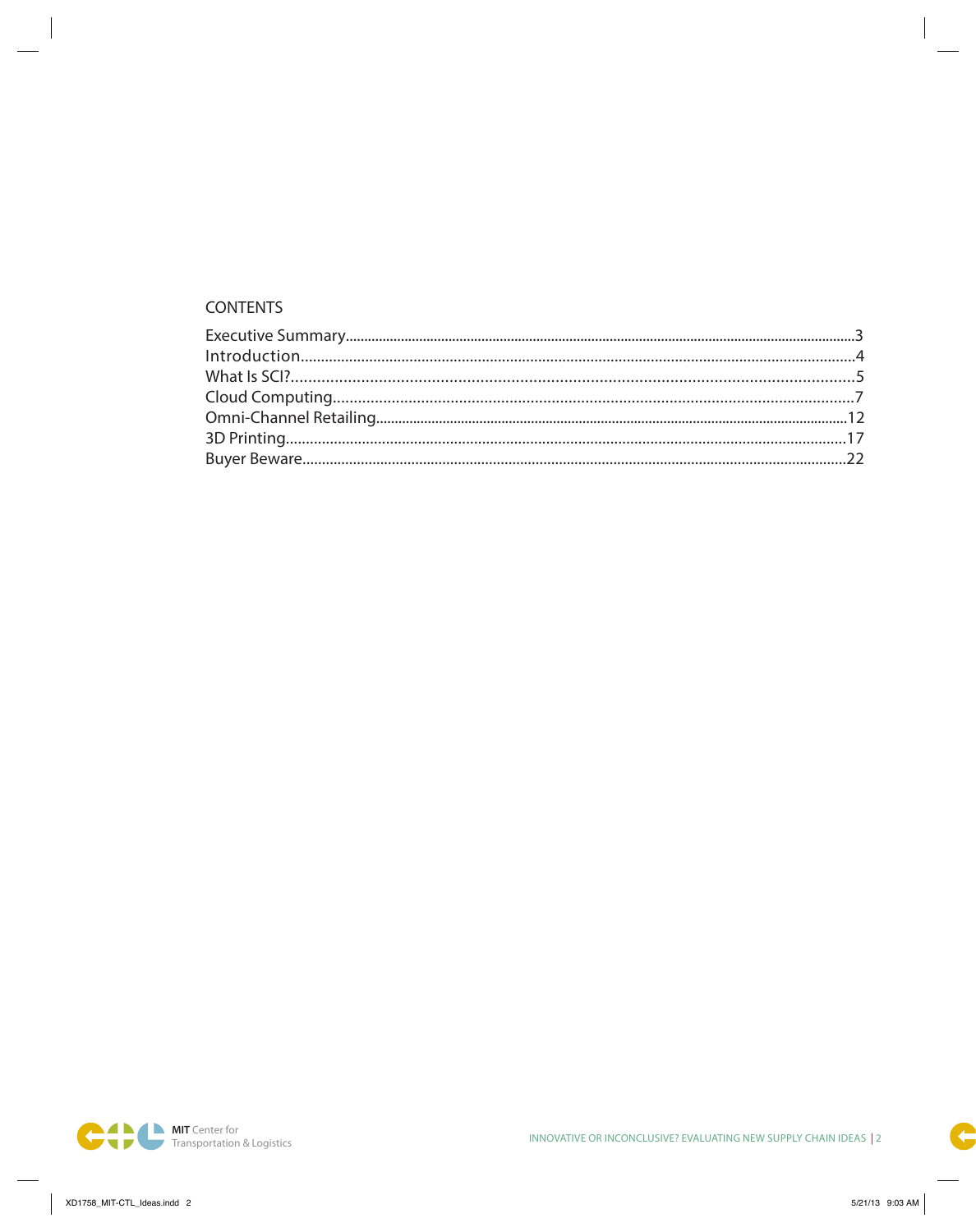# **Executive Summary**

 $\blacksquare$  ven though supply chain innovation (SCI) is a key component of **L** corporate competitiveness, there is no commonly accepted definition of the concept. It is important to address this issue. The pace at which new ideas are introduced has increased markedly over recent decades, and companies cannot afford to be behind the curve because they are unable to effectively evaluate the latest innovations.

The MIT Center for Transportation & Logistics (MIT CTL) has launched a research project to better understand SCI, and to help companies assess the potential of new ideas in terms of their supply chains. The project has developed a working definition of SCI, and is creating a framework for evaluating these concepts.

In this white paper MIT CTL gives a brief description of the initial research findings, and undertakes a basic assessment of three very different innovations that have the potential to reshape supply chains: cloud computing, omni-channel retailing, and 3D printing. Each one is reviewed according to the positive changes in cost, cash, and/or service that result from its introduction, as encapsulated in the working definition of SCI.

Cloud computing is the most advanced in that many supply chain applications are now in use, and the technology is delivering positive results. Omni-channel is not an SCI per se, but its implementation requires a number of supply chain innovations. Developments in 3D printing could revolutionize manufacturing and hence supporting supply chains, but these advances have yet to emerge. In the latter two cases the positive deliverables are still unclear.

The assessment underlines the need for companies to carefully evaluate SCIs, and to avoid being caught up in the hype that often surrounds exciting ideas. Another important lesson is that many SCIs are not original concepts, but reconfigurations of existing innovations.

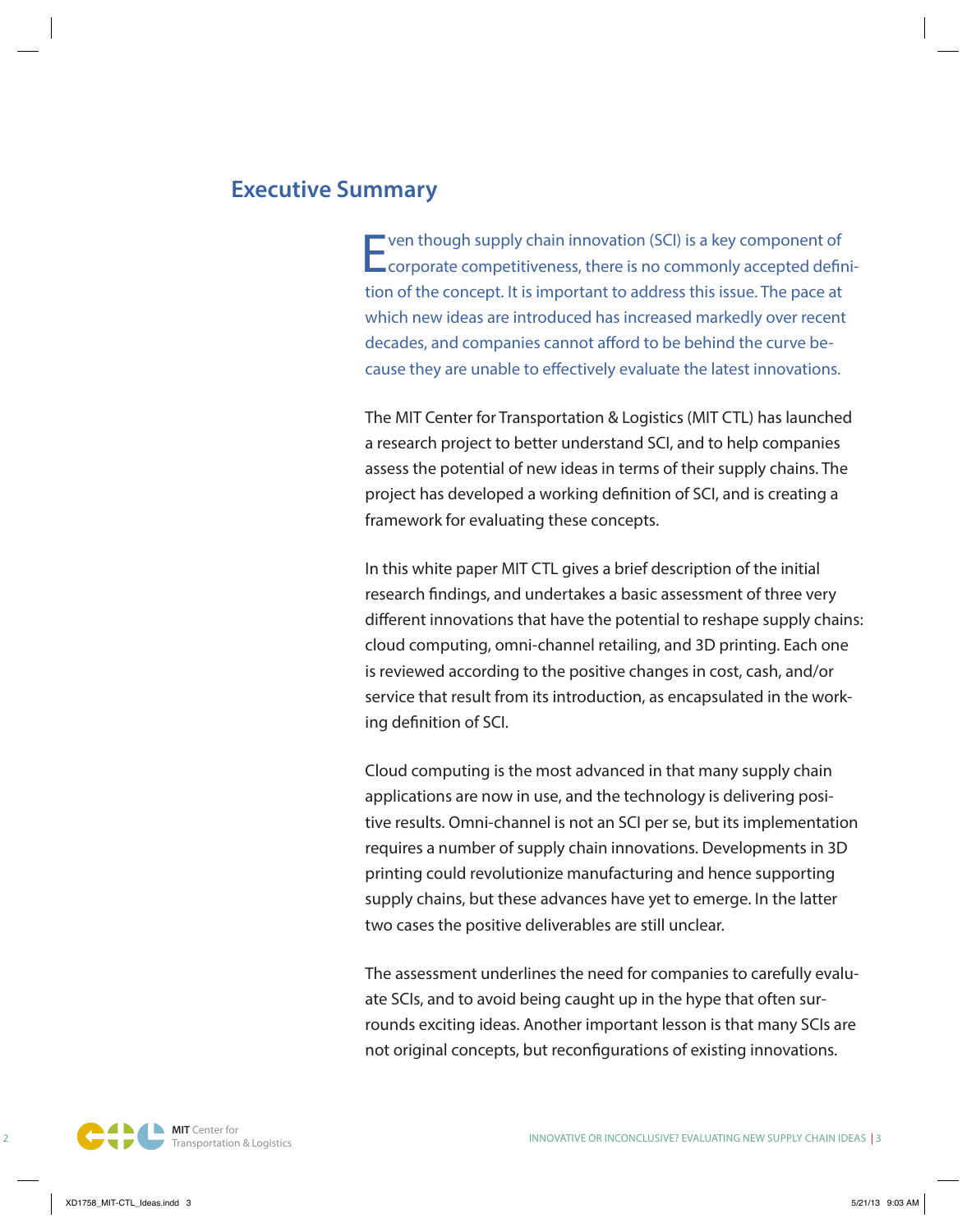# **Introduction**

Supply chain innovation (SCI) is a key source of competitive advantage for many companies. Some enterprises such as Wal-Mart and Zara have gained dominant market positions as a direct result of their innovative supply chain models.

Yet SCI is not well understood. There is no clear, commonly accepted definition of the concept; one company's SCI is another company's process improvement.

Does this lack of clarity matter? We argue that it does – particularly in today's fast-changing business environment.

Misjudging a new idea because of uncertainty over its applicability can result in a missed opportunity or wasting resources on a concept that is still years away from fruition. Witness the flawed vision of radio frequency identification (RFID) technology that persuaded many companies to heavily invest in systems prematurely.

MIT CTL has launched a research project to better understand SCI, and to develop a framework that could help companies pursue innovation in their own supply chains.

In this white paper we use some of the preliminary observations of the research, along with interviews of supply chain professionals, to carry out a very basic review of three recent developments that could transform supply chains: cloud computing, omni-channel retailing, and 3D printing.

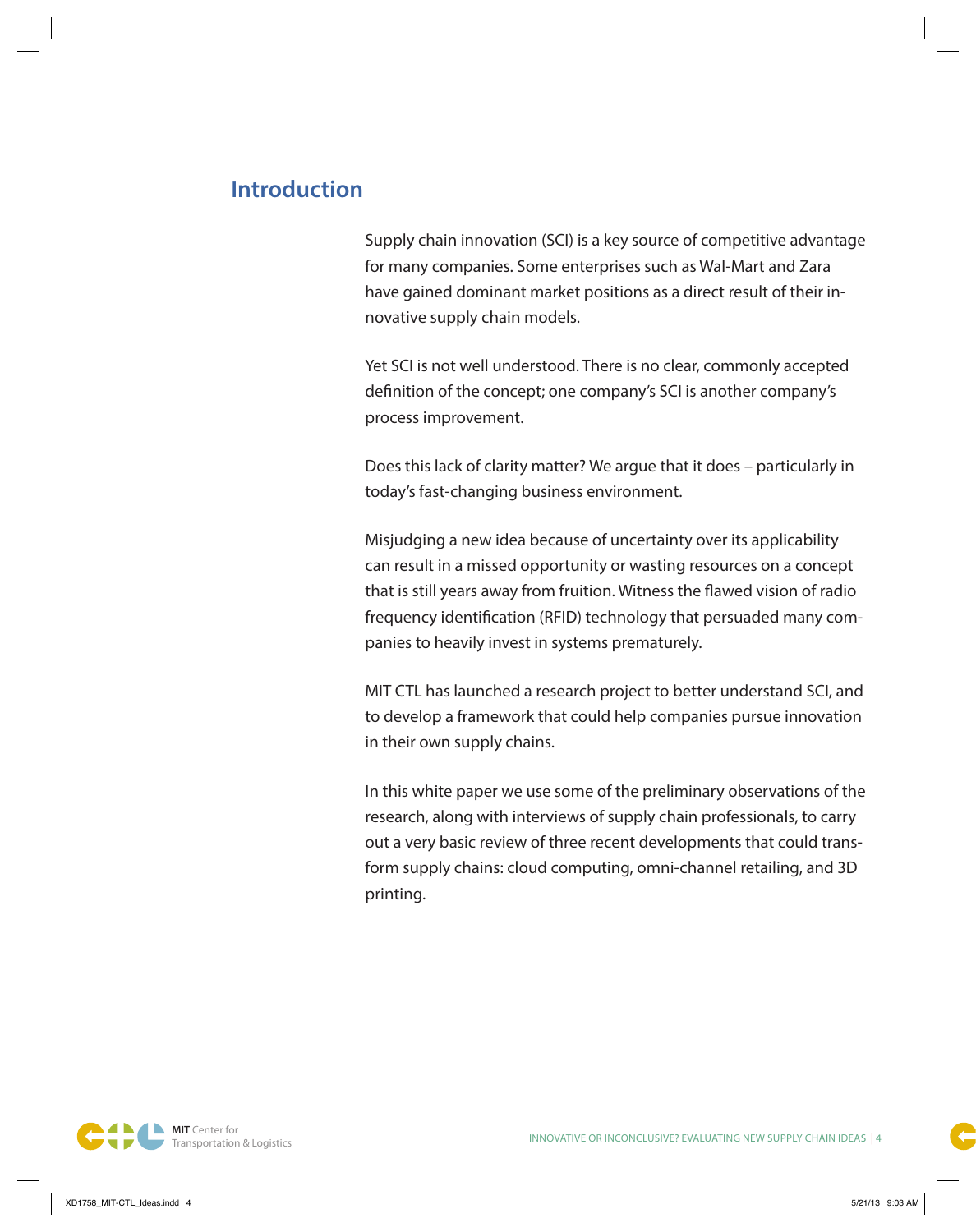# **What is SCI?**

Our initial research on SCI shows that in most cases it is confused with – or at least informed by – the idea of product innovation. Yet there are important differences between the two.

While it may be easy to copy a product, for example, the same cannot be said for a process; each application of a process requires some customization and adaption. Also, not all SCIs are equally applicable in all industries. An example is Dell's make-to-order and sell-direct models, which were thought to be worthy of copying when they gained notoriety in the computer industry. But these supply chain models are difficult to apply in, say, a continuous process industry such as steel making. To some extent the advent of the mini mill moves steelmaking in the make-to-order direction, but this has required a great deal of customization to make the approach possible.

Other challenges exist for those attempting to understand SCI. A common misconception is that a true innovation has to be new. Yet many (in fact most, according to the early observations of the MIT CTL research) highly successful innovations in the supply chain field are established ideas that have been redeployed in creative ways.

The nature of SCI raises a number of questions. For instance:

- Is SCI the new method being used, or the application of that method?
- Is the innovation the base technology, or when that base technology moves beyond its invention and is actually applied to produce measurable results?

We argue that an invention creates something from scratch, whereas an innovation creates something new by combining and applying a

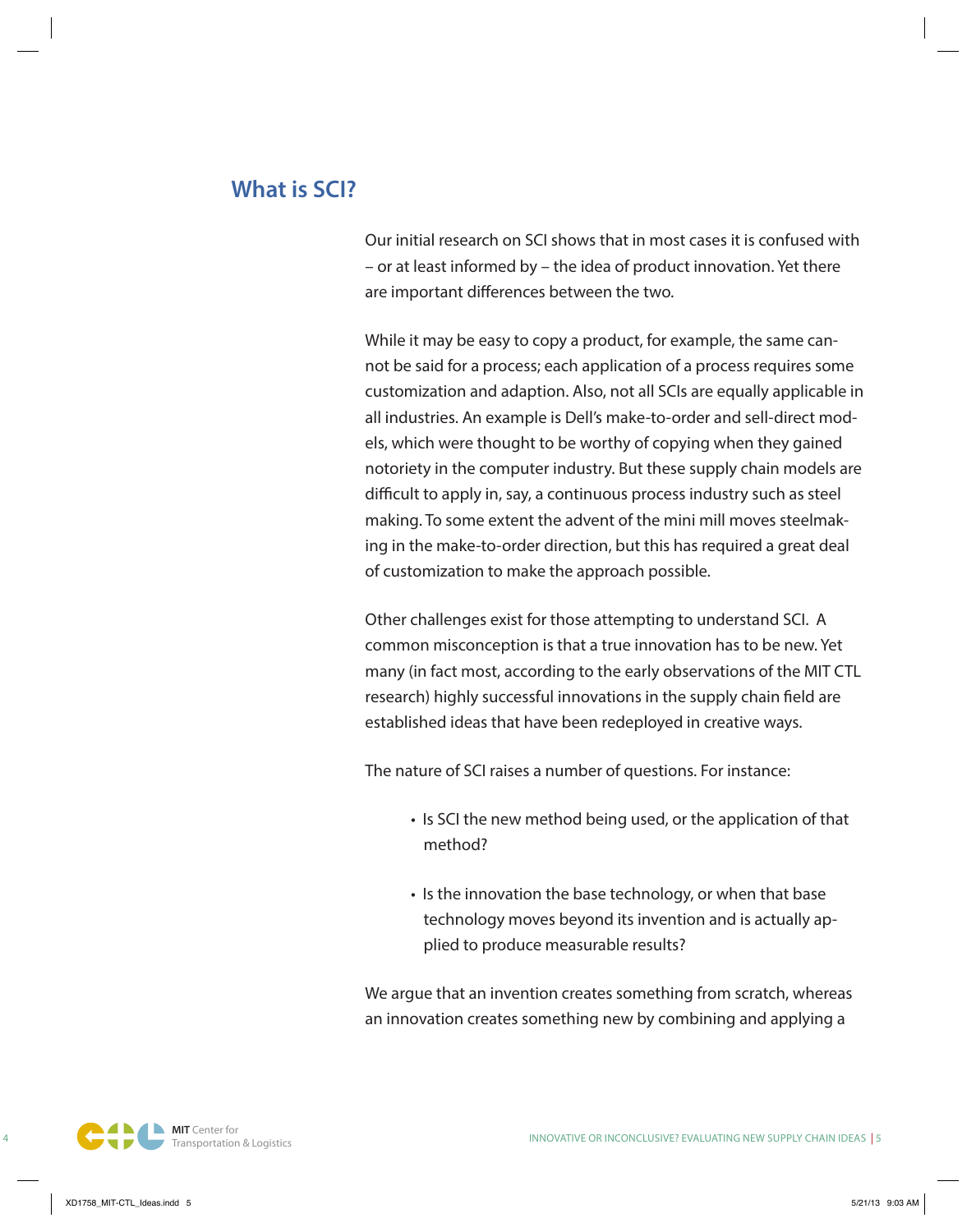mix of inventions, existing processes, and/or technologies to achieve a desirable change in performance and capability.

Earlier we referred to RFID, an important development in the supply chain world but one that also amply illustrates the pitfalls of misdiagnosing what an SCI means in practice.

The base technology that makes RFID possible was developed in the 1940s. The first transponder was introduced in 1973, and the first RFID patent was registered in 1983. But these developments were not turned into track and trace applications until the 2000s.

When first introduced as a supply chain application the technology caused much excitement, and some companies rushed to adopt it. But they failed to fully appreciate the conditions necessary for successful applications of RFID, and underestimated the technology's constraints and limitations. Many organizations discovered that although RFID could improve the efficiency of supply chains and might offer new capabilities, the number of suitable applications was far less than originally envisaged. It would take a number of years before actual implementations achieved productive change.

Examples like this should not detract from the importance of SCI, however. Innovating in the supply chain domain has become an important source of improvement for organizations. One research study maintains that competing in process and supply chain is more sustainable than in products.<sup>1</sup> This is because the resources allocated in SCM generate more cost savings and have a greater long-term impact than new product introductions, which tend to be more hit and miss.

This viewpoint is consistent with the description of supply chain innovation provided by Bello et al. (2004), who assert that "supply chain innovations combine developments in information and related technologies with new logistic and marketing procedures to improve operational efficiency and enhance service effectiveness."

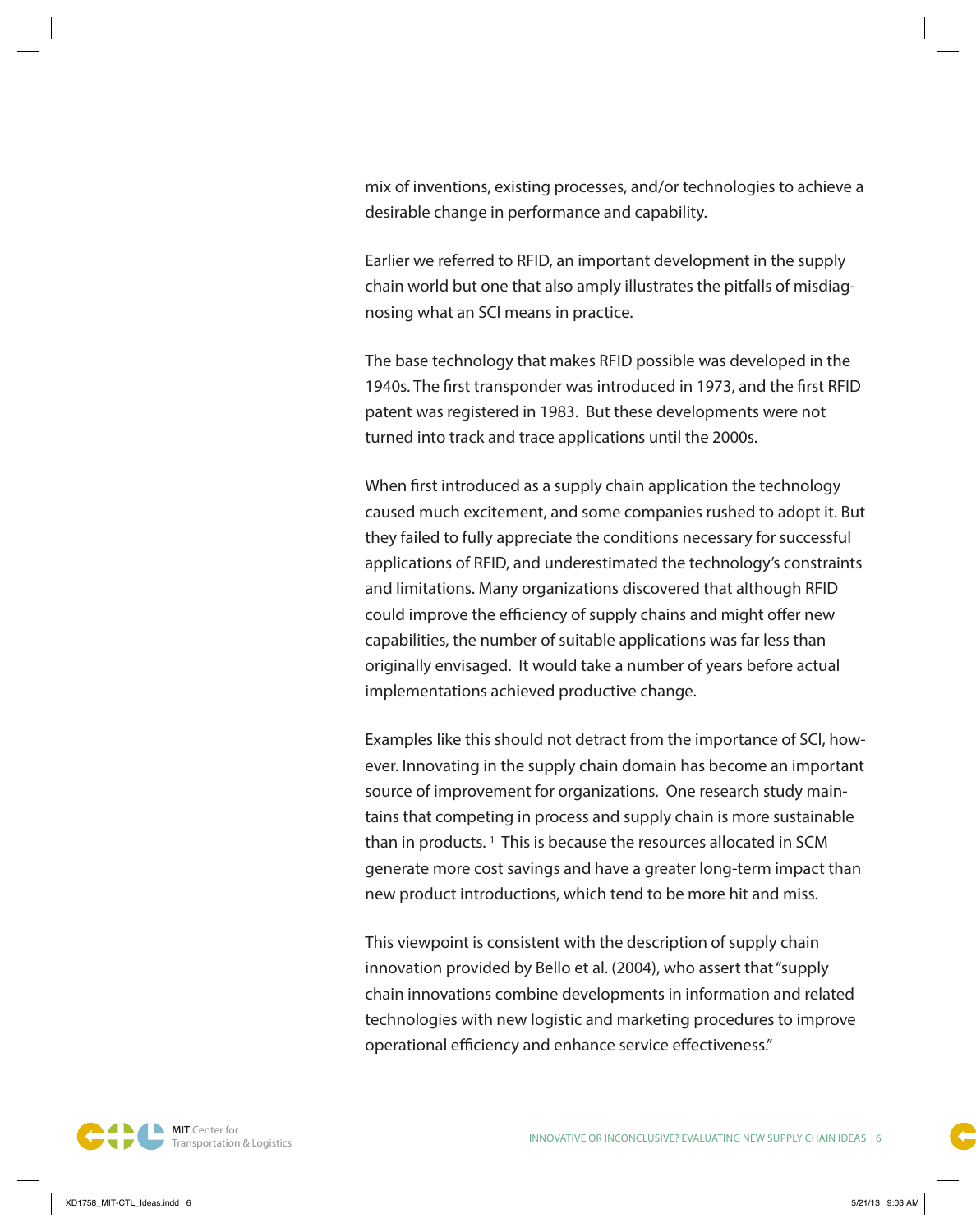To help provide some clarity about the definition, we offer the following based on early observations from our research: *Supply chain innovation is the combining and application of a mix of inventions, existing processes, and technologies in a new way that achieves a desirable change in cost, quality, cash and/or service.*

It is useful to note that the supply chain innovation may be new to a company but not new to the industry; or it could be new to an industry in total. This leads us to suggest that there are two classes of SCI: local and global.

Local SCI occurs at the company or business-to-business level, where the concept is new to the enterprise. A novel cross dock operation may be new to a company, but is not revolutionary in an industry sense, for example. Still, the company does have to adjust and modify internal practices and processes, which is part of the innovation process.

Global SCIs occur more often at the industry level where the innovation is new to all competitors. The research data indicates that many industry-level SCIs have been developed by third parties, and these innovations create an opportunity for change for all competitors. They typically take a long time to mature, but on reaching maturity usually generate large-scale change. Examples include containerization by SeaLand and the introduction of overnight shipping by FedEx.

Let's look at three global-level developments in the context of our working definition of SCI.

# **Cloud computing (aka Software-as-a-Service or SaaS)**

The National Institute of Standards and Technology defines cloud computing as, "a model for enabling convenient, on-demand network access to a shared pool of configurable computing resources (e.g., networks, servers, storage, applications, and services), that can be rapidly

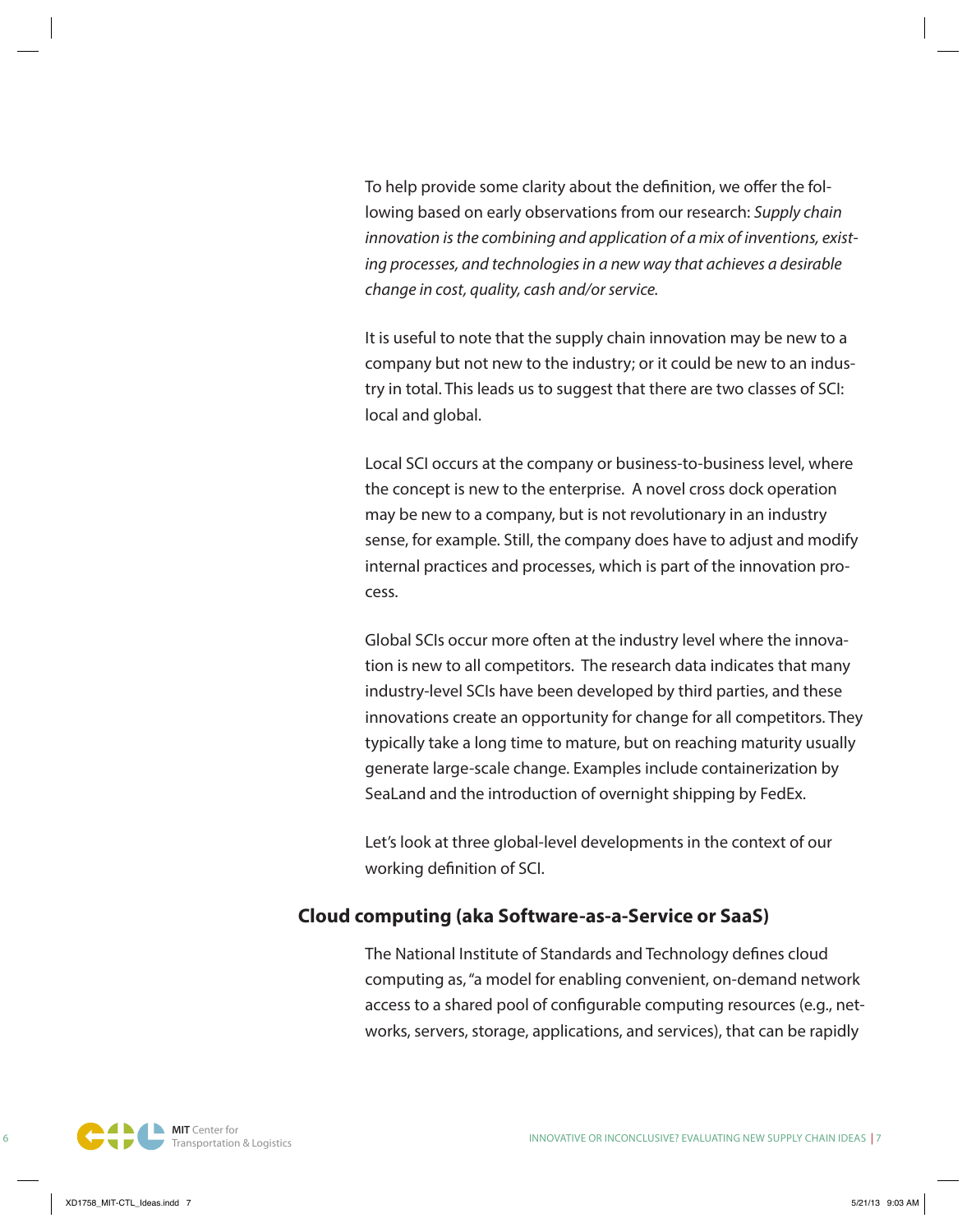provisioned and released with minimal management effort or service provider interaction." 2

The technology can be deployed as a private, community, public, or hybrid cloud. And the most familiar service model is software-as-aservice, where consumers use the provider's applications that run on a cloud infrastructure.

#### *Time line*

Cloud computing has become widely adopted by companies in various disciplines including supply chain management. According to the research firm Gartner, Inc., the public cloud services market is forecast to grow 18.5 percent in 2013 to total \$131 billion worldwide, up from \$111 billion in 2012.

The concept is by no means new, however. According to some accounts, the term was first coined back in the mid-nineties.<sup>3</sup> And some of the base aspects of cloud technology have been in place a long time. Companies were using centralized computing and storage systems decades ago, for instance. What has changed since then is the relative ease of access and low cost, which make the technology more readily available for broader adoption.

Even within the supply chain domain the idea of a web-based community has been around for some time. A senior supply chain manager in a specialty chemical manufacturer described the introduction of such a system in the bulk tanker business 10 years ago. The system was designed to eliminate the middle-man by enabling companies to communicate with each other virtually. Users exchanged data through this early version of a cloud, and were able to automate documentation such as demurrage statements.

The system was not a success, "but it was a precursor to what we have now (cloud computing)," says the supply chain manager.

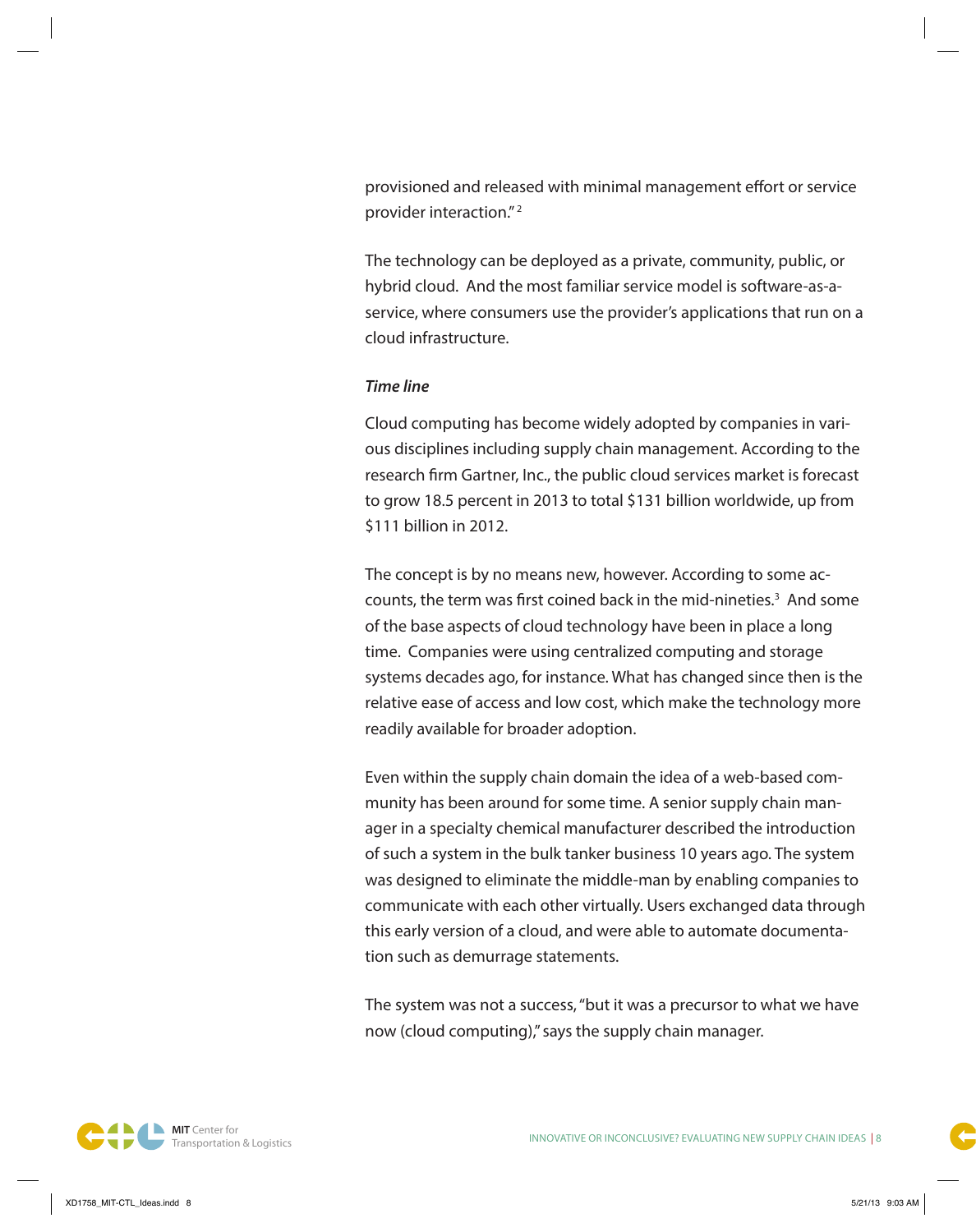#### *Positive Changes*

Having evolved to a stage where companies are actively using cloudbased applications, the technology is delivering positive change. Here are some examples.

*Supply chain communications and visibility.* The capacity of the cloud to create virtual communities of users is one of its most powerful attributes. Participant companies are linked with each other and exchange huge volumes of data, providing near real-time communications. The data is also being used to develop more timely and precise shipment tracking and tracing capabilities.

Before it adopted a cloud-based logistics management system a toy manufacturer had limited visibility into its inbound transportation operations. The company relied on its carriers to provide updates. The network is now being expanded to the organization's entire global freight network. In another example, a chemical company uses its cloud application to negotiate freight rates with more than 28 ocean carriers.

*Analytics.* The flood of data emanating from cloud-based systems is being used to develop more advanced supply chain analytics. The practitioners we interviewed pointed to a number of examples, including the creation of more detailed carrier scorecards and the predictive modeling of fuel prices and cargo densities across freight networks.

*Dynamic routing.* Data stored in the cloud is being used to dynamically route shipments. A third-party logistics provider has reduced the number of driver days in its distribution network by using dispatch data from the cloud to re-route drivers in response to changing customer demand, for instance. The advisories can be very detailed; drivers can even be directed where to take right and left turns to minimize transit times.

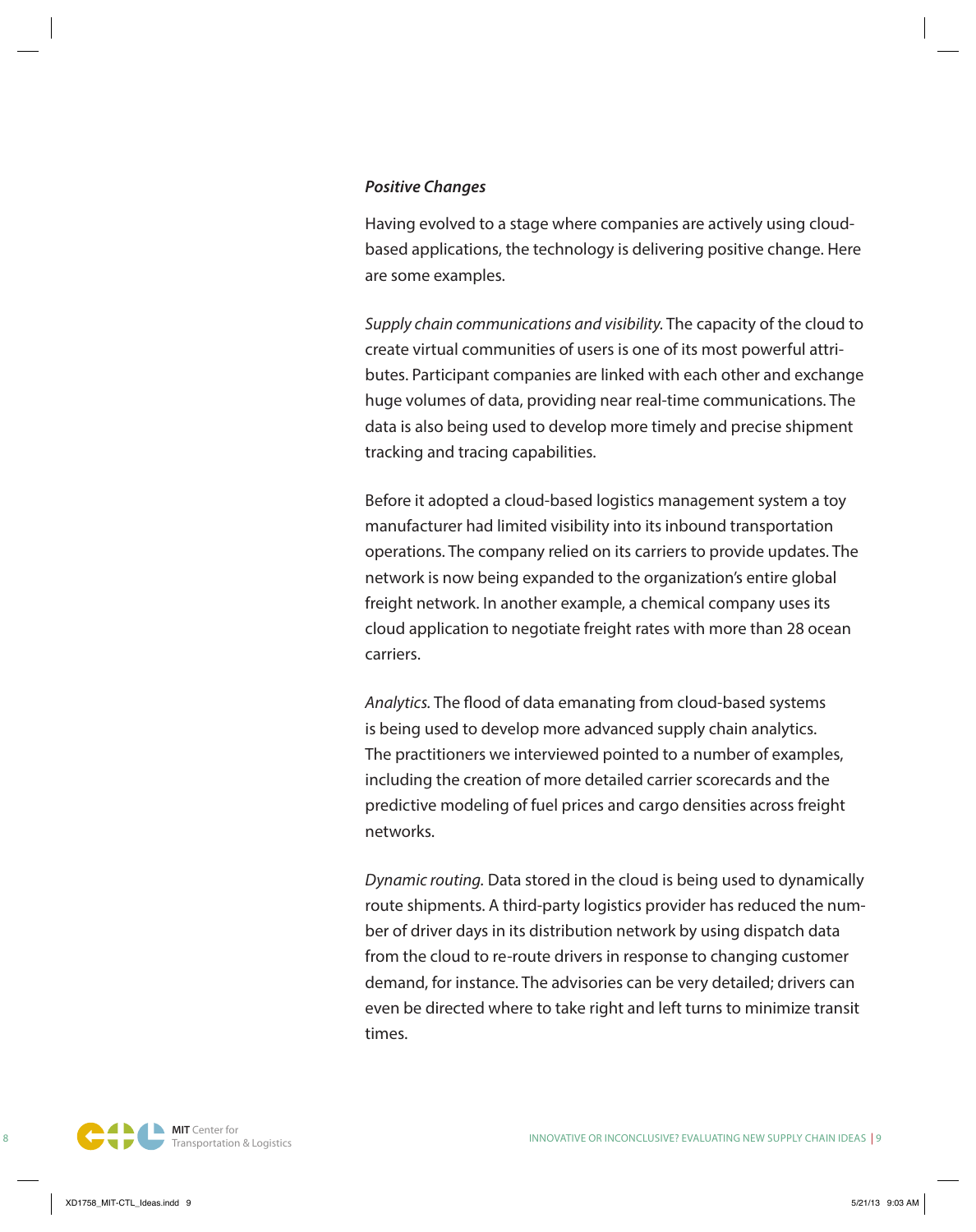*Risk management.* With the benefit of increased supply chain visibility and more sophisticated analytics, companies can be more effective in mitigating supply chain risk. The "100% shipment visibility" afforded by its cloud-based application can improve the management of disruptions such as port strikes, says a leading food products manufacturer. The technology gives decision-makers the information on resource availability and location they need for optimal deployment.

Cloud-based applications could achieve even more as the technology matures. Harnessing the cloud's unparalleled capacity for building user communities to develop cross-industry collaboration is one application area that offers vast potential.

"By making transportation more efficient you make the world smaller," says a senior supply chain manager in the chemicals business. He points to ocean shipping as a mode where the sharing of operational data could achieve paradigm-shifting efficiencies. In the past, companies have resisted the pooling of commercially sensitive information, he says. But cloud-based groups of shippers and carriers, adjudicated by a neutral party, can overcome these barriers (MIT CTL is engaged on a project to improve the efficiency of ocean shipping by analyzing operational data from stakeholders across the industry.)4

Another area rich in possibilities is using the cloud to extend the concept of a supply chain control tower. Some leading companies are using control tower systems based on a software-as-a-service model to manage freight networks across countries. It is possible to cut logistics costs by using these systems to create international scorecards and benchmarking initiatives. In the future, these systems may enable shippers and carriers to drill down much further into the performance of multi-country freight networks.

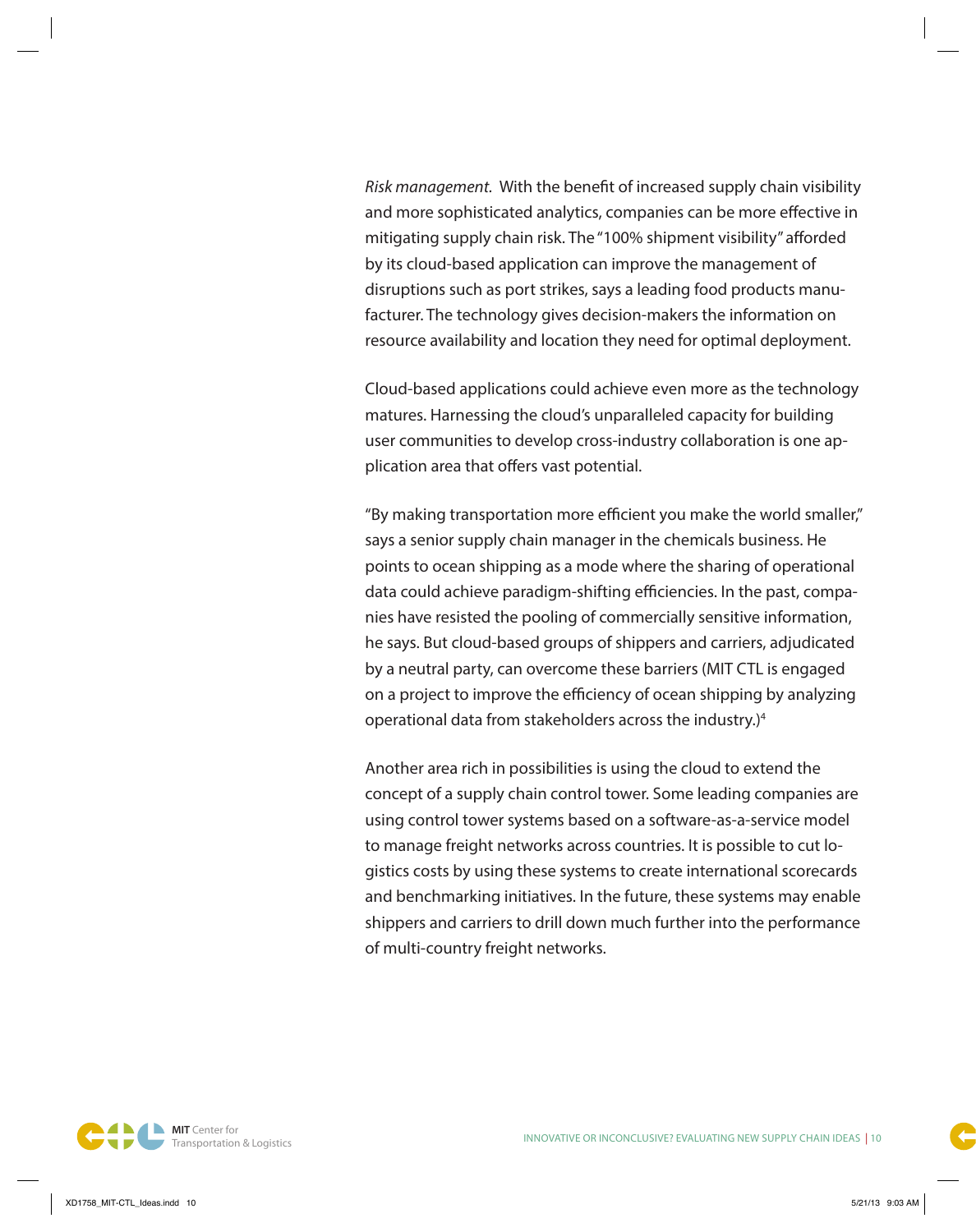#### *Negatives/Challenges*

The sheer volume of data generated by cloud-based supply chain management systems can be a drawback.

"We get a phenomenal amount data on transit times, fuel spend, a whole range of metrics, and it can be overwhelming," says a supply chain manager in a food major products company.

The problem recently persuaded the company to drop the third-party provider of cloud technology it was using. Receiving huge amounts of operational data was not enough, "we want a provider that not only supplies the data, but is also intelligent about the data," says the supply chain manager. An example is pinpointing exceptions and helping the company to identify areas where it can raise efficiency levels. The organization intends to contract with a global freight forwarder to supply this type of service.

Another challenge is providing the global coverage that is fundamental to cloud-enabled control tower systems. This can be difficult when partners across the globe are at different stages of development.

"A carrier may trade under one name but their offices across the world may be very different in terms of their technical sophistication," said a supply chain professional who is using cloud technology to manage international freight flows.

#### *Basic Assessment*

Cloud computing is effecting positive change and is having a significant – and quantifiable – impact on the efficiency supply chains. As such, it falls within our definition of SCI.

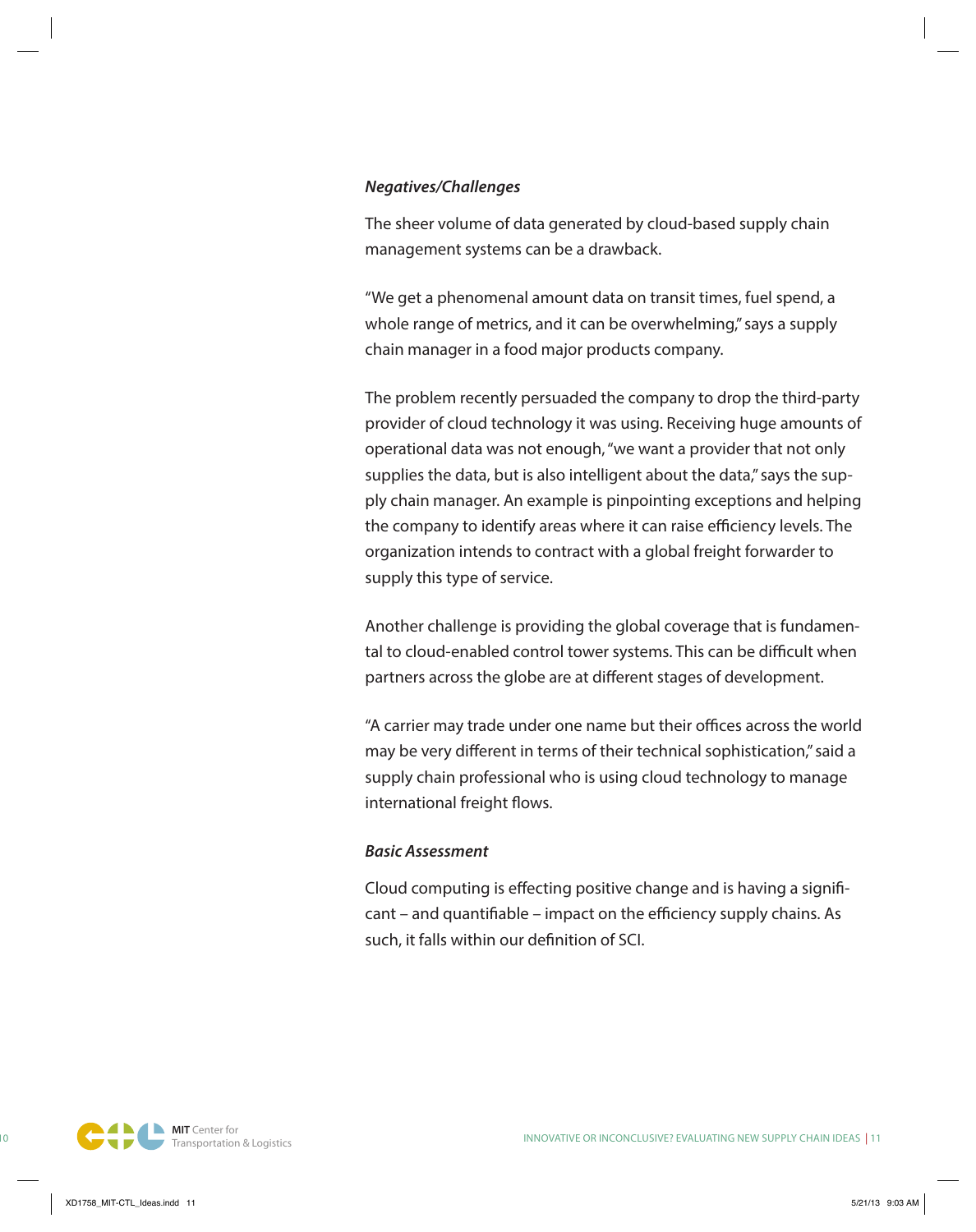# **Omni-channel retailing**

Omni-channel retailing is a new retailing/supply chain approach intended to seamlessly link the web, mobile, and bricks-and-mortar channels, so that a buyer can use any combination of these outlets to make purchases. A consumer might opt to order a product via her iPhone, for example, or use a mobile device to research products while shopping in a physical store.

An order can be delivered to the home, or picked up from a location including a store or a locker in a designated outlet.

A senior supply chain executive from a major retail chain suggested that the term "integrated retailing" is more accurate way to describe the concept, "because it provides an environment where the buyer can purchase from any channel."

The integrated term is certainly more understandable than the vague "omni-channel" moniker that is used widely in the retail industry.

A key difference between this innovation and cloud computing is that integrated retailing is enabled by the supply chain; it is not a new development that is being adopted to improve existing operations.

Even so, it is transformative because new supply chain models must be developed in order to make the implementation of integrated retailing possible.

#### *Time line*

The idea of integrated retailing has been around for several years, but its component parts – online commerce, shopping via mobile devices, and, of course, bricks-and-mortar outlets – are significantly older to varying degrees.

Still, the model has the lure of a brand new idea. A third-party logistics services provider that advises retailers on the concept explains the

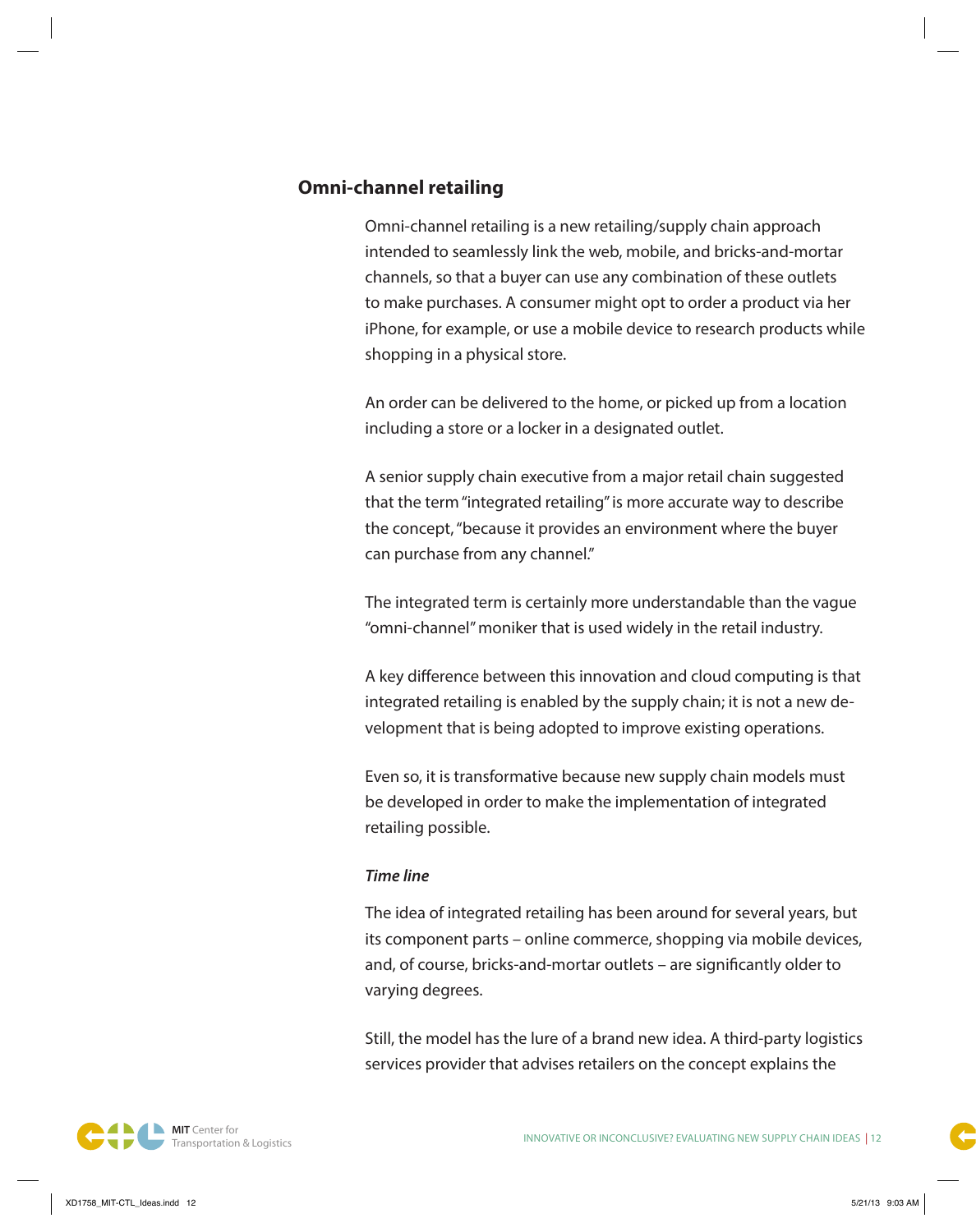reaction of many players in this way. "There is a lot of emotion around this when senior (retail) executives realize how far behind they are. We calm them down and present them with a road map. Sometimes it's an IT road map, or maybe they don't have enough visibility into what inventory is in their stores. We coach them through it."

#### *Positive changes*

Compared to cloud computing, where there are established applications with clearly defined benefits (e.g. to improve visibility into inbound shipments arriving a distribution center), the positive SC changes achieved by integrated retailing are in the early stages of development. Some of the examples below are being implemented by retailers.

*In-store fulfillment.* A key element of the new supply chain model for integrated retailing is in-store fulfillment; using bricks-and-mortar outlets as distribution centers for shipments to online and mobile customers. As a senior supply chain executive from a leading retailing chain points out, "stores are dealing with a different customer, and for us (supply chain management) this means we are delivering to a new address, not to store 1, 2, or 3, but 123 Main Street."

This requires existing supply chains to be reconfigured. There is less room for error or product damage, for example, because delivering to individual consumers is a different proposition than delivering to stores. What value-added services such as special packaging needs for online consumers will stores be required to offer, and how will these impact the competitiveness of the traditional supply chain?

With more channels to choose from consumers are less tolerant of missed buying opportunities, and are more likely to go elsewhere if a product is not available. "There is no substitution anymore," said a supply chain executive from a leading retailer.

What is the optimum number of SKUs a store should stock to serve this new customer base profitably with a minimum of mark downs?

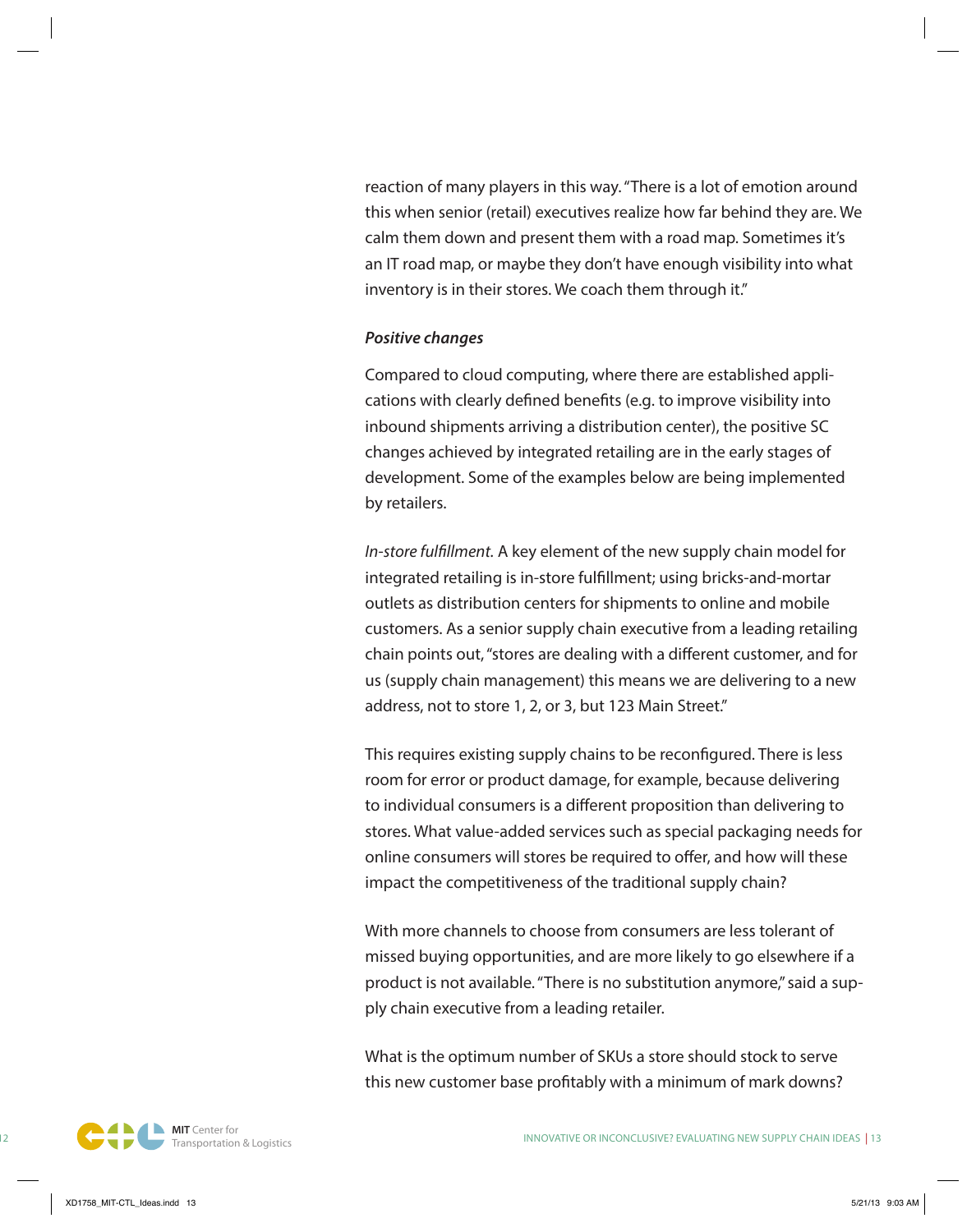Some retailers are offering integrated services at a select group of outlets so they can generate the sales volumes required to make the multi-channel model pay.

Traditional retailers have developed supply chains that can deliver a wide variety of products, because it is not commercially feasible to build individual supply chains, for say, bathroom fittings and wine glasses. "But it's more complicated with omni-channel," observed the Senior VP of supply chain at a major retailer.

Integrated retailing brings new demand planning challenges that have to be overcome. Consumer buying patterns are more fragmented in this fast-evolving retail world. Take, for example, so-called "sit-back shoppers" who are individuals that might see a product while watching a TV show, and serendipitously order it via a cell phone. These orders often come in between 6pm and 9pm, and the integrated retailer has to decide when to fulfill the order and from where it will be shipped.

The integrated model brings opportunities to leverage inventory more effectively. Seasonal demand for winter coats may be down in Georgia, for instance, but still be high in Maine, and the availability of multiple buying channels gives the seller more options for shifting the inventory to places where the product is still selling. But that requires an agile supply chain, of course.

*Express delivery.* The need to meet virtual shoppers' appetite for sameday delivery services has sparked fierce competition in the integrated retail space. Again, to a large extent the innovations required to create these services come out of the supply chain domain.

A number of variations on the theme have emerged.

• Amazon is building a network of secure locations for its deliveries. The online giant has an agreement with retailer

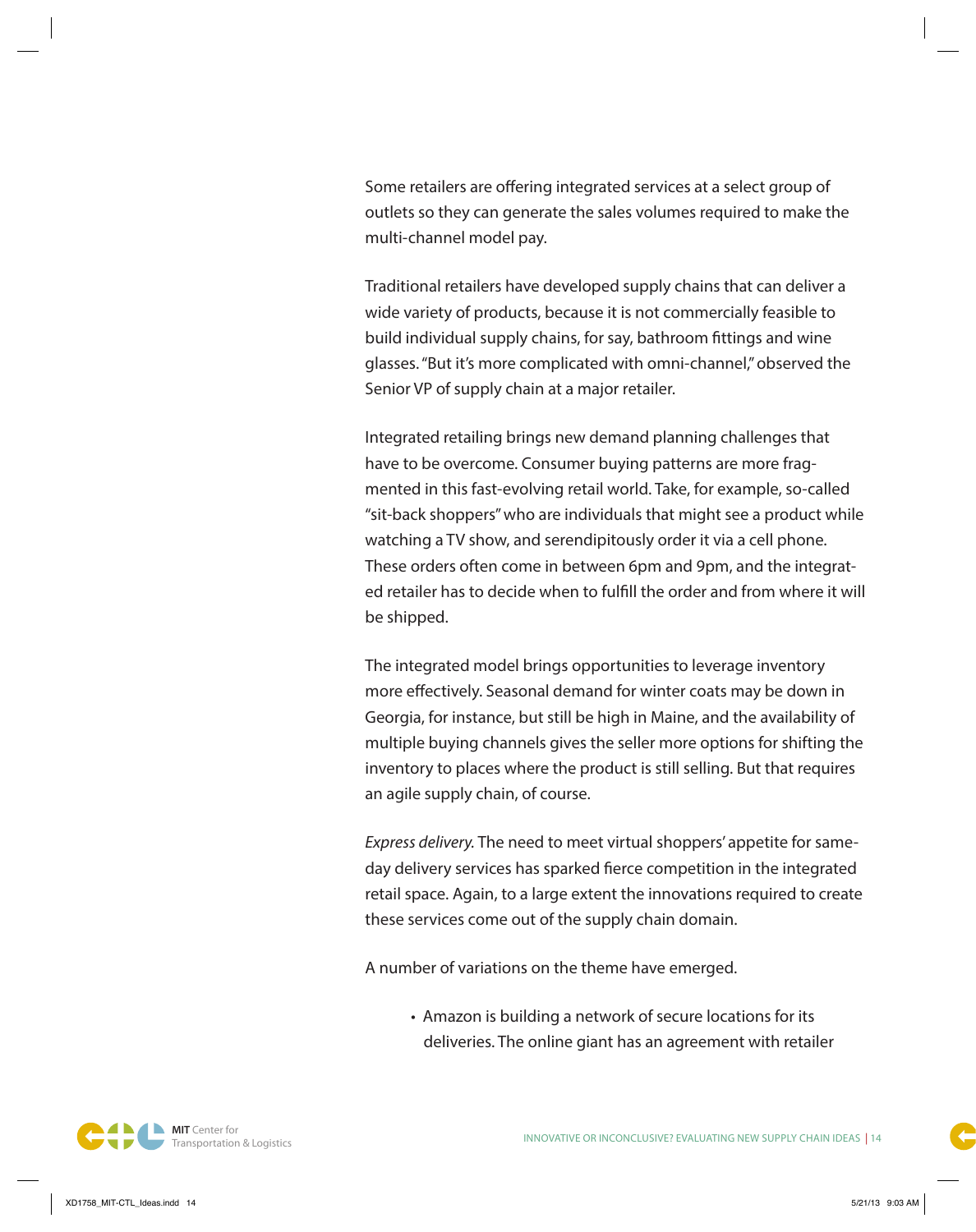7-Eleven to establish lockers in selected stores where customers can pick up their orders.

- Shutl.com originated on the UK, where it offers to deliver orders within one hour to customers who are located within 10 miles of a store. The organization says it is not a high-speed courier service per se, but a technology-driven enterprise that matches local delivery services with demand. The company recently launched a US service. Logistics provider UPS has invested in the system.
- DHL's MyWays service uses a Smartphone application to coordinate deliveries by individuals who happen to be moving through the right locale. "MyWays combines the power of social networks with sustainable mobility within cities to promote the efficient and dynamic delivery of parcels," says DHL.
- Walmart recently announced a service it is developing that uses crowdsourcing to identify customers who are willing to make deliveries on its behalf.

A number of issues need to be resolved. It is unclear whether the Shutl.com model can succeed in the US, for example, where the urban terrain is different to that in the UK. Designating individuals as delivery drivers opens up a number of legal issues, such as who is liable for damages.

But the rush to provide viable same-day services is generating many innovative ideas. One bricks-and-mortar retailer that is offering lockers for an online player commented that the facilities are completely separate entities from its stores, and as such, do not interfere with the their own supply chain operations. Indeed, there are big pluses for the host. The bricks-and-mortar retailer estimates that it will increase foot traffic in its outlets by as much as 8% as people visit the location to pick up their online orders. Also, there is potential for sharing product lines with the online retailer.

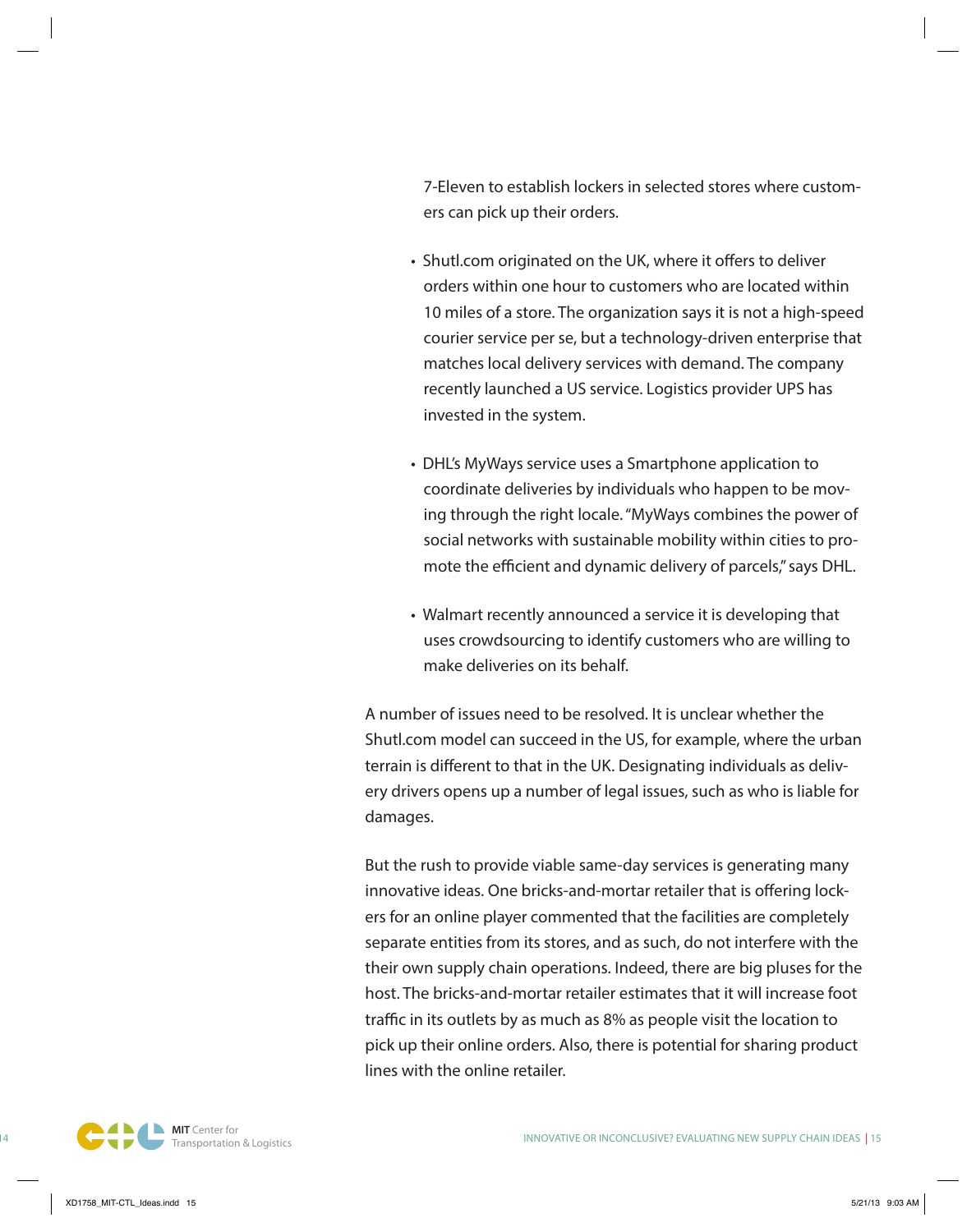#### *Negatives/Challenges*

A dilemma for traditional retailers is to what extent the integrated model will undermine the competitive advantages they have developed as bricks-and-mortar players. For example, providing unfamiliar services such as special packaging for online customers might disrupt the supply chain processes that are geared to store-based customers.

Also, it's becoming more difficult to separate online/mobile customers from bricks-and-mortar buyers. In a recent analysts' call the CFO of Macy's admitted that she could not break out sales growth figures for these different channels, because the integrated model it was adopting effectively merged the data.<sup>5</sup>

#### *Basic Assessment*

The integrated retail model is being implemented by many retailers, but there is uncertainty over its impact on sales. Supply chains are being developed to support these ventures, but again, are at an early stage of development.

What positive supply chain changes is the model creating? More agility, particularly in inventory management, and reconfiguring distribution networks by, for example, creating more regional DCs to bring inventory closer to customers. One retailer reported that the rigors of the model have required supply chain managers to become more diligent in reducing product damage rates.

The model has spawned some innovative same-day delivery concepts, but in the main, these are in the early development stages too.

Does integrated retailing fit our definition of SCI? It is too early to say, since the positive changes required have yet to be proven.

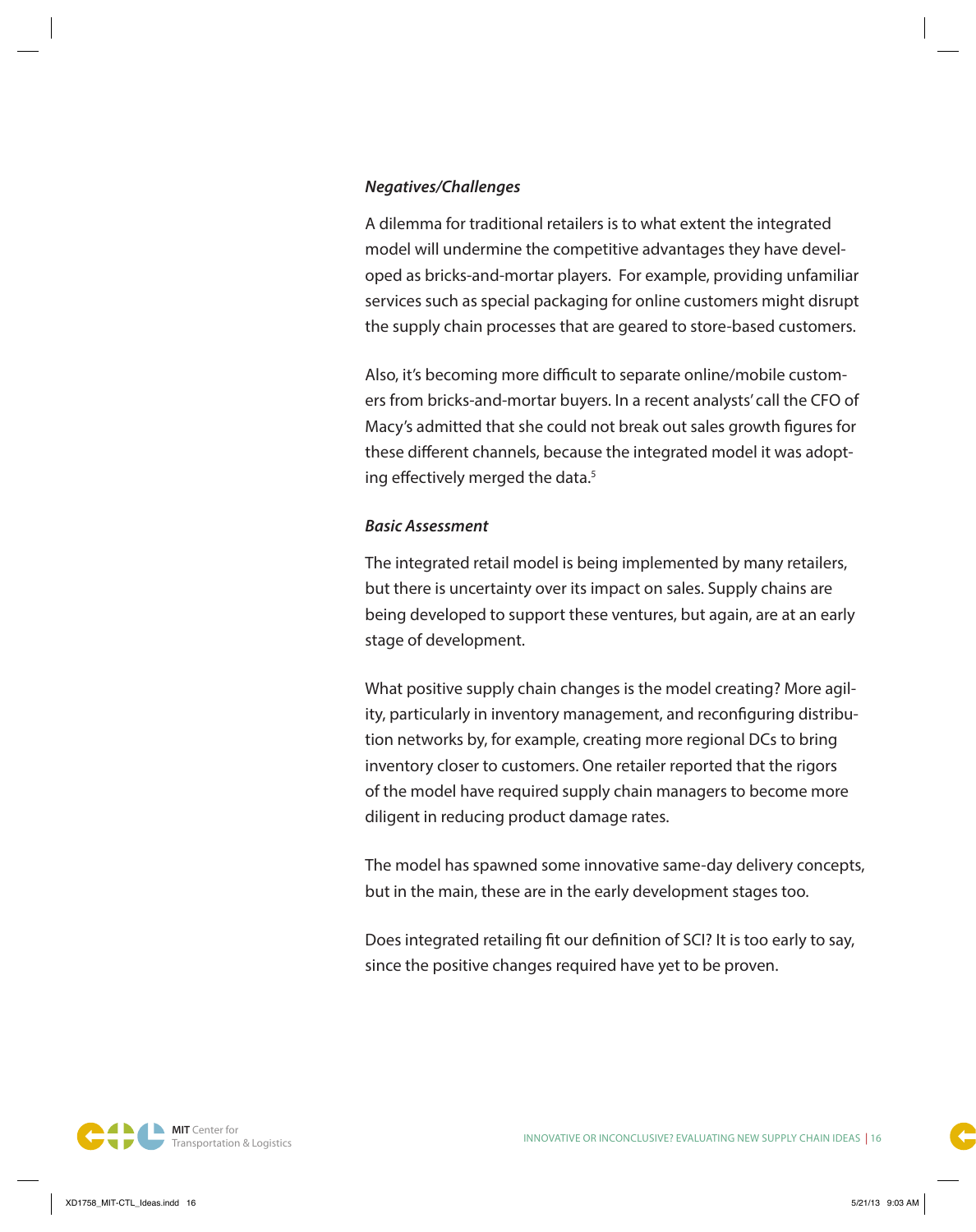# **3D Printing**

In the 3D printing process, a digital file of a computer-aided design is sent to a printer that creates the object by depositing successive layers of materials a few microns in thickness. The "ink" from which items are fabricated is made from various materials such as molten plastic.

The 3D printing industry was worth an estimated \$1.7 billion in 2011, and is expected to grow to \$3.7 billion by  $2015<sup>6</sup>$ 

#### *Time Line*

The technology has been around for many years, and is well established as a process for making product prototypes.

Over the last several years 3D printing has developed apace in a number of specialized areas such as the manufacture of medical devices and jewelry. More than 90% of in-the-ear hearing aids are made using 3D printing, for example.7

Looking ahead, if 3D printing becomes widely adopted as a manufacturing process, it will almost certainly spur supply chain innovations that at present we can only imagine.

The question is: if and when will this happen?

Two years ago MIT CTL published a white paper on 3D printing. $8$ Since then the technology has generated huge interest. The cost of the hardware has come down and the range of products made by 3D printers has expanded.

Despite the hype and the promise, however, the number of applications is still relatively limited, and the technology's development in supply chain terms is not a major threat to traditional manufacturing. It is generally accepted that it will be some years before 3D printing is ready for mass manufacturing applications.

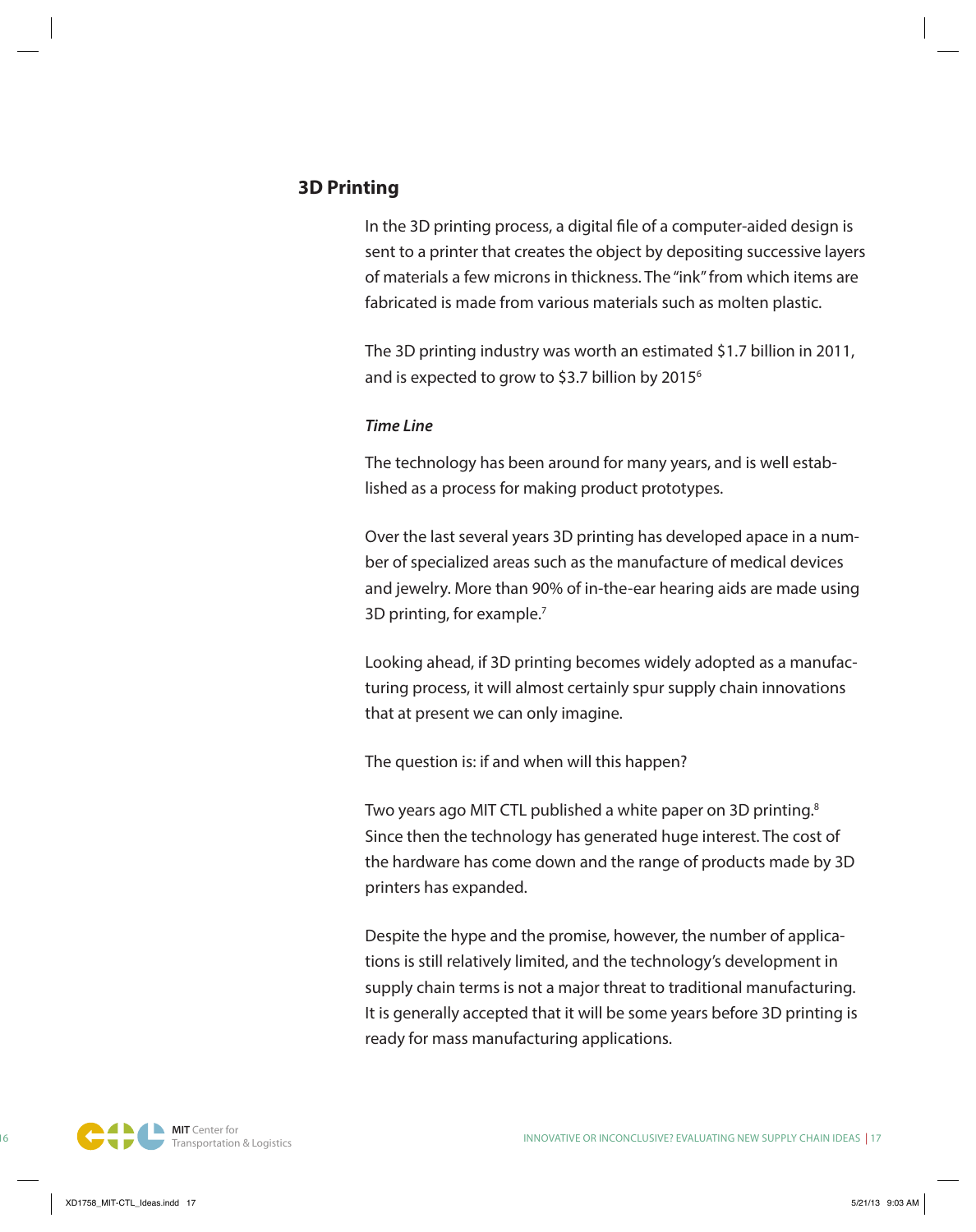#### *Positive Change*

As mentioned, in terms of its broader impact in consumer markets, 3D printing is relatively limited. However, companies are making forays into the technology, particularly in industries that use high value parts that lend themselves to being fabricated in this way. And they have demonstrated some positive changes.

A good example is GE Aviation, a unit of GE. In November 2012 the maker of jet engines acquired Morris Technologies and its sister company Rapid Quality Manufacturing, two enterprises that supply components made by additive manufacturing (AM) processes. The acquisition signaled GE Aviation's strategy to adopt AM (AM—additive manufacturing—is an umbrella term for manufacturing processes that make items by adding successive layers of material, 3D Printing being one of these processes) as a core manufacturing technology.

"GE views additive manufacturing as a game-changing, disruptive technology," stated the company. AM will be used to make components for the new Fuel-efficient LEAP jet engine, manufactured by CFM International, a joint company between GE and Safran Group.

The company is focusing on a form of AM called direct metal layer melting, where products are printed using layers of molten metal. Once complete, each item goes through a series of post-steps that can include thermal processing, machining, and final inspection.

According to GE Aviation, it can design and make parts that are lighter than previous designs, thereby saving weight and increasing the fuel efficiency of engines. The company can also lower costs by reducing the number of manufacturing steps needed to produce finished parts. Moreover, some items can be manufactured differently, creating intellectual property and redesign opportunities that are beyond traditional manufacturing processes. There is potential for reducing the number of parts by replacing assemblies with single items, for instance.

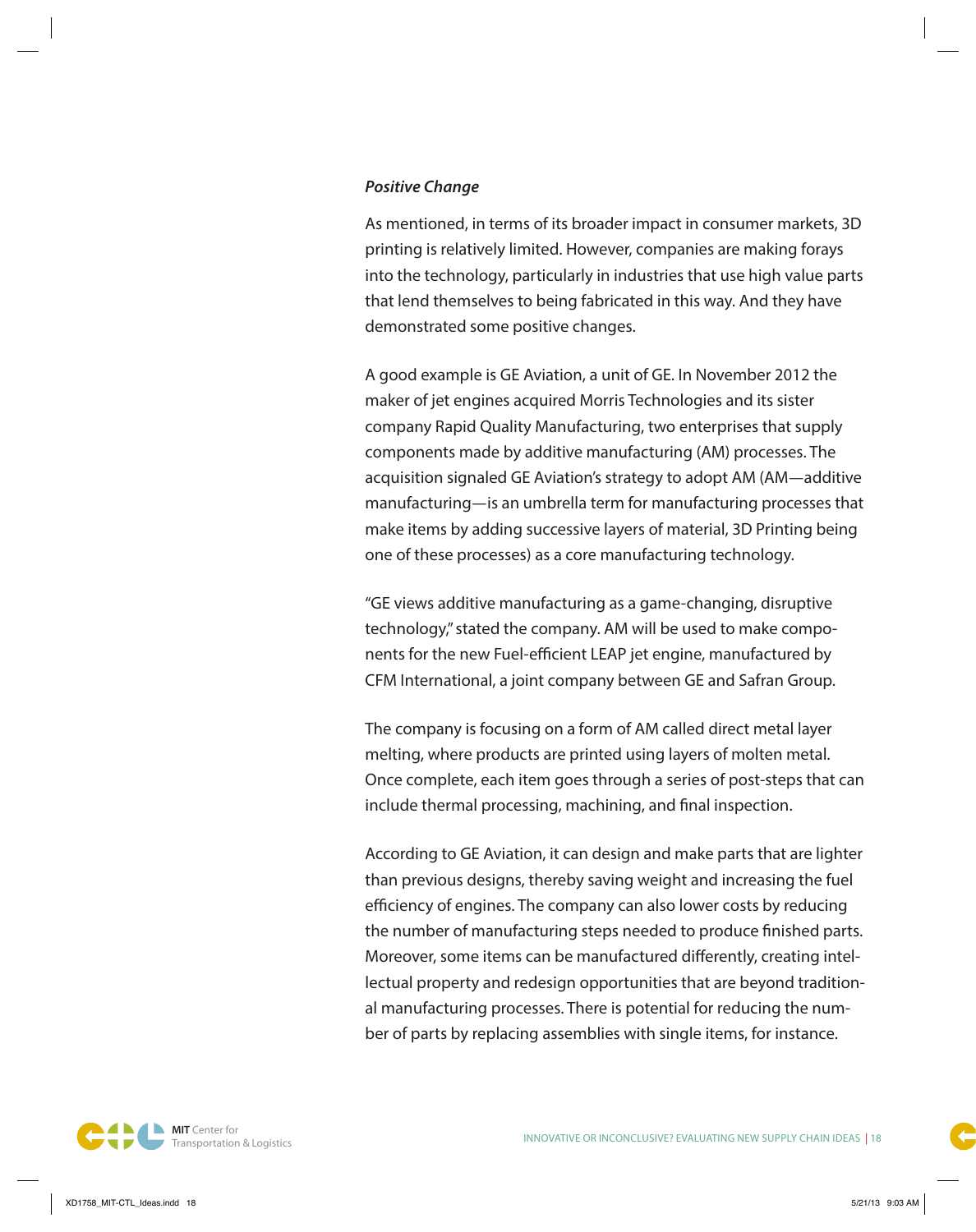CFM has received orders for more than 4,000 LEAP engines. By 2020, well over 100,000 end-use parts in GE/CFM engines will be produced through AM.

GE has decided to keep its AM expertise in-house, as it does with other key technologies such as the production of carbon fiber composite and ceramic matrix composite components. As the company points out, AM methods will become more sophisticated and proprietary as the range of AM-based parts increases. Looking beyond 2020, blades and external mounting hardware could be manufactured additively, along with a variety of parts across all of GE's businesses.

In summary, 3D printing will have a number of applications in the short term.

- Prototyping. This has been around for some years and will continue.
- Specialist consumer items. Bureaus and printing shops will make items such as jewelry to order, and this is expected to continue. There are also applications in business. A custommade iPhone case can be printed in about hour, for instance.
- Spare parts manufacture is one of the most important applications in the short term. Service engineers can download designs for spare parts and print them from the back of a vehicle.
- Specialized components. As can be seen from the GE Aviation example above, some industries such as aerospace are adopting the technology to produce components. These are not mass production items, however. Also, using AM to improve component designs is a powerful incentive to use the technology.

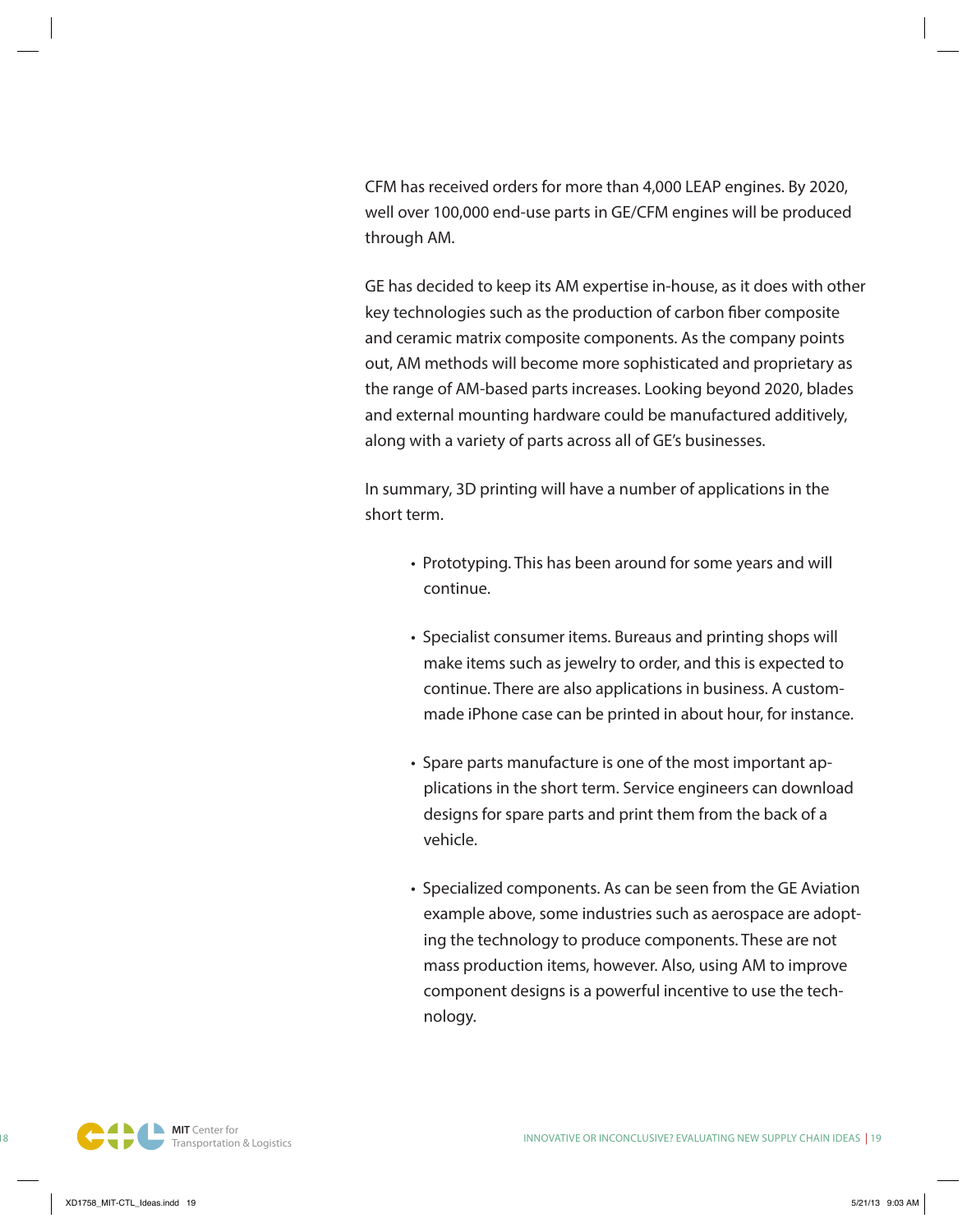As the GE example illustrates, companies that develop proprietary designs using AM will want to keep the technology in-house, eliminating the external manufacturing supply chains that they relied on. Will this increase the development of near-shoring and regional manufacturing?

Another supply chain implication is that urgently needed spare parts will not have to be expedited across the globe, but simply printed in situ.

In the medium term other applications could emerge.

- *Digital Warehouse/on site production.* Warehouses could become storage facilities for IP that disseminate products designs to authorized users who make the product on 3D printers.
- *End-of-runway clusters.* 3D printer installations located in or near logistics clusters could provide make-to-order facilities for companies.
- *Universal spare parts catalogue.* Manufacturing facilities equipped with 3D technology could make spare parts on demand, from catalogues of these items.
- *Providers as manufacturers.* The role of third-party logistics providers might change; these entities could become high-speed manufacturing hubs.
- *In store manufacturing.* Imagine the impact on supply chains if retailers located 3D printers in stores to make products such as do-it-yourself tools, rather sourcing these items from suppliers.

#### *Negatives/Challenges*

AM has a number of limitations.

• The range of materials that can be used is expanding – machines can now build products from metals and ceramics, for

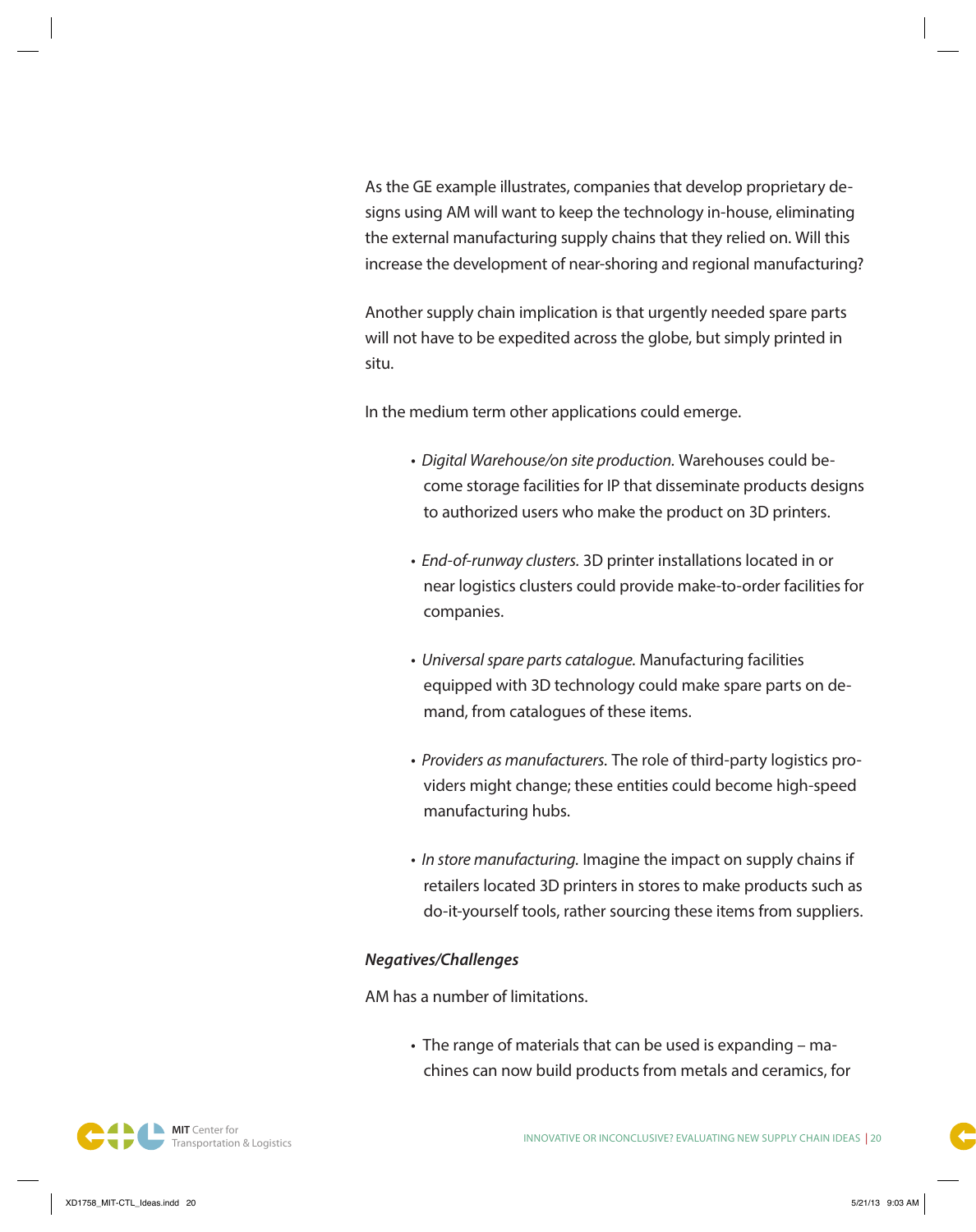example – but is still relatively limited. Also, using combinations of materials is at an early stage.

- Product lots are limited to around 10,000 units and the process is relatively slow; a complex object can take six to eight hours to print.
- The technology still can't compete with the mass production of even relatively simple components.
- The vision of having a 3D printer in every home may be realized in the long term, but the cost of feedstock and the technical expertise required to operate printers will deter consumers in the short to medium terms.
- Negative perceptions of the technology still have to be overcome. There is a lack of trust in the quality of additively manufactured products – sometimes with justification.

#### *Basic Assessment*

To some extent 3D printing mirrors the evolution of RFID. The technology has the potential to be transformational, has been around for some years, and is now being heavily hyped. At the same time, its scope in terms of the number of actual applications is relatively small.

The technology is beginning to create positive change outside of its established prototyping applications, as the GE example illustrates. This could bring major change to supply chains. For example, more efficiently designed components could reduce the demand for certain raw materials, and eliminate some manufacturing contractors from the supply chain.

However, the technology is at the beginning of its evolutionary path. While 3D printing is achieving positive change in some applications, it has yet to exert a major impact on supply chains. As with RFID when

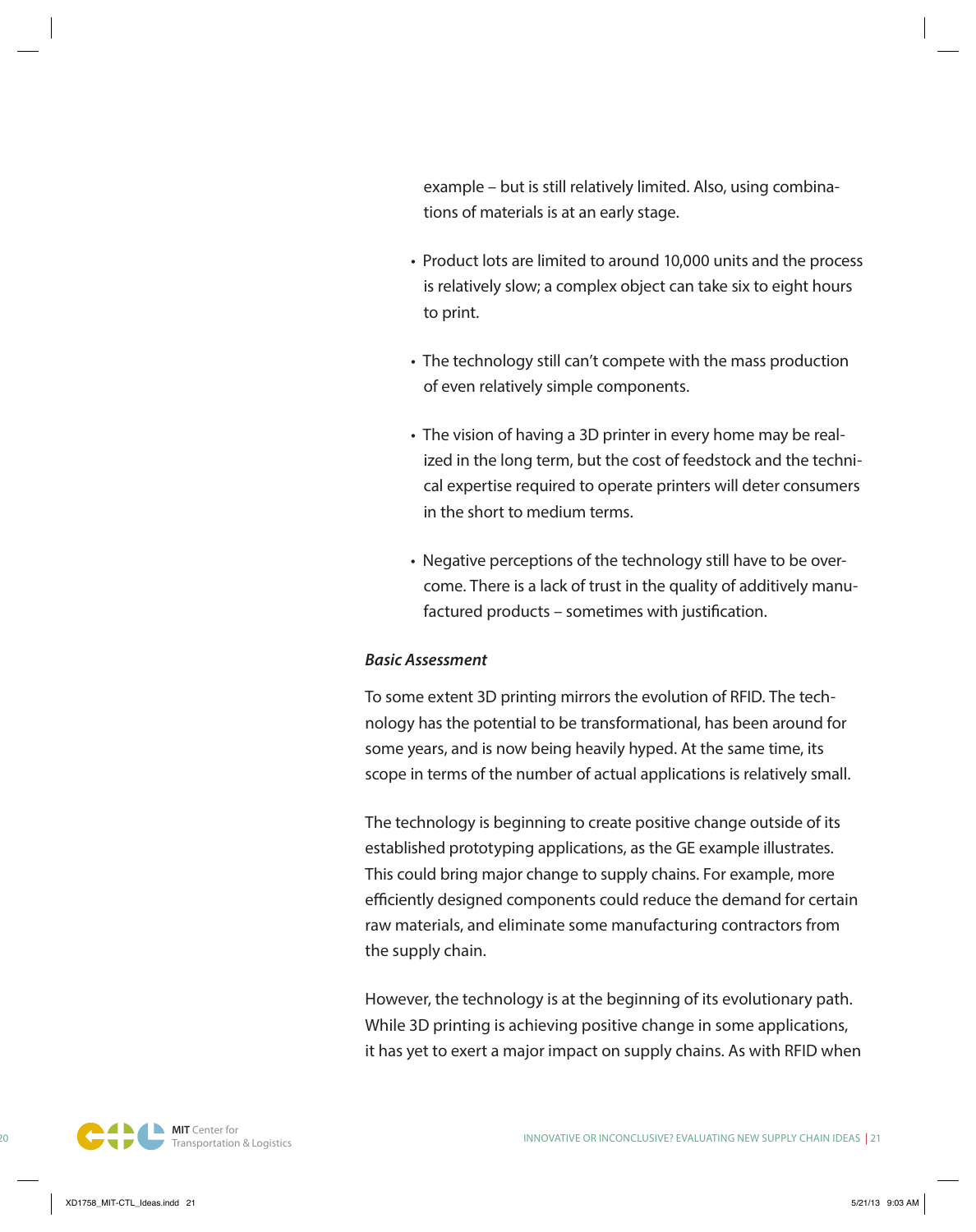the technology first gained notoriety, companies need to be cautious about investing heavily in 3D printing at this stage of its development.

# **Buyer Beware**

The three global innovations described are based on existing technology/market changes that are being reapplied to create innovative ways to make and deliver products.

These innovations – particularly integrated retailing and 3D printing – are attracting much attention, but the supply chain implications are still unclear. They warrant additional scrutiny and careful consideration to identify the potential trajectories and possible applications in future supply chains.

The MIT CTL research on SCI is also at an early stage. However, it is clear that the supply chain community needs better ways to evaluate the real-world potential of innovative applications.